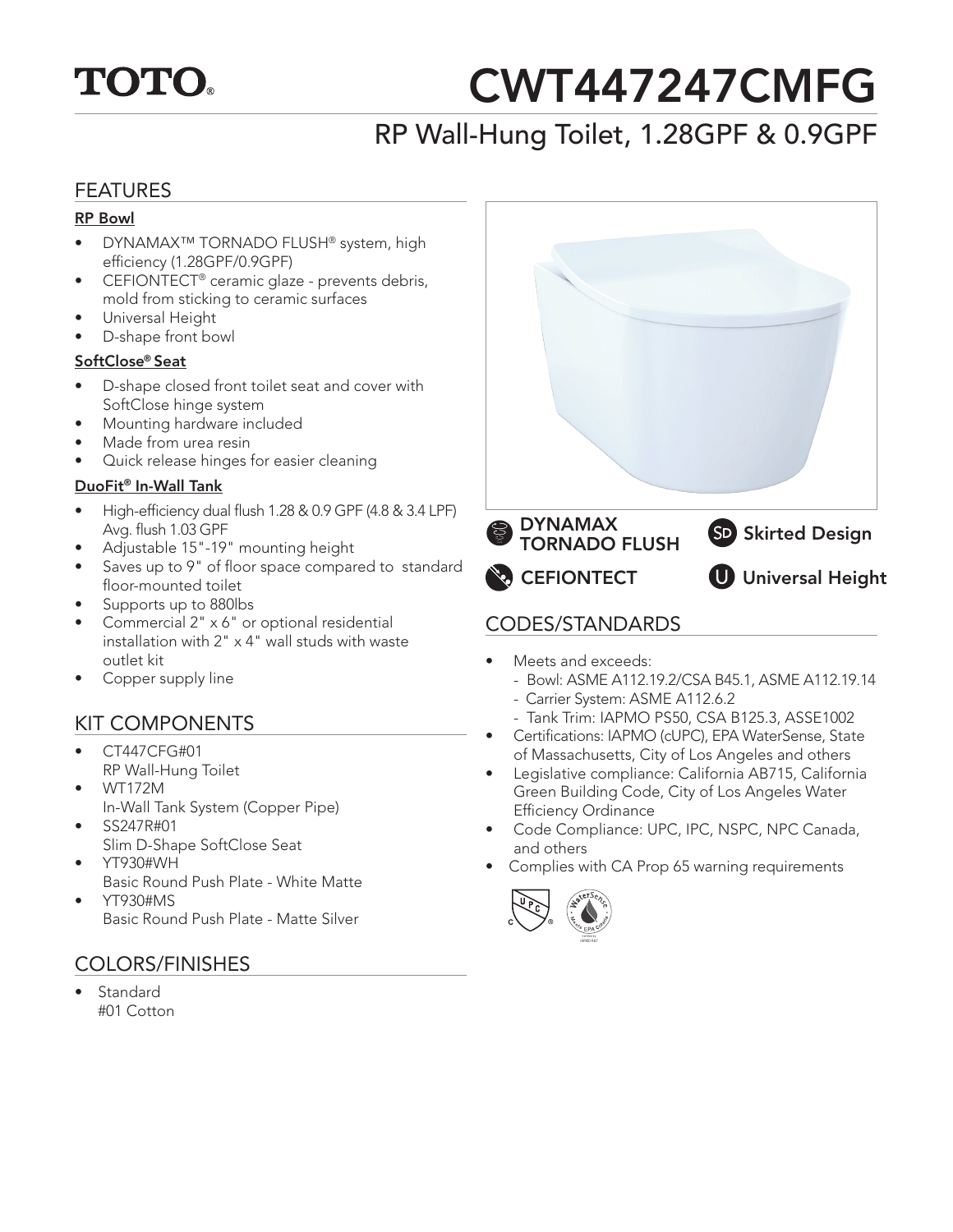### CWT447247CMFG

#### RP Wall-Hung Toilet, 1.28GPF & 0.9GPF

#### PRODUCT SPECIFICATIONS

|                               | CT447CFG                                 | <b>SS247R</b>                     | <b>WT172M</b>                         |
|-------------------------------|------------------------------------------|-----------------------------------|---------------------------------------|
| <b>Water Use</b>              | 1.28GPF & 0.9GPF<br>(4.8LPF & 3.4LPF)    |                                   | 1.28GPF & 0.9GPF<br>(4.8LPF & 3.4LPF) |
| <b>Flush System</b>           | <b>DYNAMAX™</b><br><b>TORNADO FLUSH®</b> |                                   | $Dual-Max^®$                          |
| Min. Water<br><b>Pressure</b> | 8 psi (static)                           |                                   | 8 psi (static)                        |
| <b>Water Surface</b>          | 5-1/2" X 4-1/8"                          |                                   |                                       |
| <b>Trap Diameter</b>          | $2 - 1/8"$                               |                                   |                                       |
| Installation Height           | 15" to 19"                               |                                   | 15" to 19"                            |
| <b>Trap Seal</b>              | $2 - 1/8"$                               |                                   |                                       |
| Warranty                      | One Year<br>Limited Warranty             | One Year<br>Limited Warranty      | One Year<br>Limited Warranty          |
| <b>Material</b>               | Vitreous China                           | Urea Resin                        | Various                               |
| <b>Shipping Weight</b>        | 76 lbs                                   | $8 \text{ lbs } 8 \text{ oz}$     | $38$ lbs                              |
| Shipping<br><b>Dimensions</b> | 24" H x 14" W<br>x 16-1/2" L             | 20-1/2" x 19-1/4"<br>$x 3 - 1/4"$ | 48" L x 26-1/2" W<br>x 6" H           |

#### INSTALLATION NOTES

• Adequate structural bracing is required



#### PRODUCT DIMENSIONS



#### CT447CFG

This universal height, D-shaped front bowl, high efficiency DYNAMAXTORNADO FLUSH system toilet shall be 1.28GPF & 0.9GPF. Toilet shall have CEFIONTECT ceramic glaze. Toilet requires in-wall tank system and wall-mounted push-plate type trip lever. Toilet shall be TOTO Model CT447CFG#01.

#### SS247R

Seat shall be made from urea resin for both the seat and seat cover. The seat installation is top mount installation with adjustable hinge plates and stainless steel hinge caps.

#### WT172M

This universal height, high-efficiency, dual flushing, in-wall tank system toilet shall be 1.28GPF & 0.9GPF. Requires TOTO toilet model CT447CFG and wall-mounted push plate. In-Wall tank system shall be TOTO Model WT172M.

#### YT930

Dual button push plate required. Basic Wall comes in two options, White Matte or Matte Silver. Optional Brushed Stainless Steel is available.